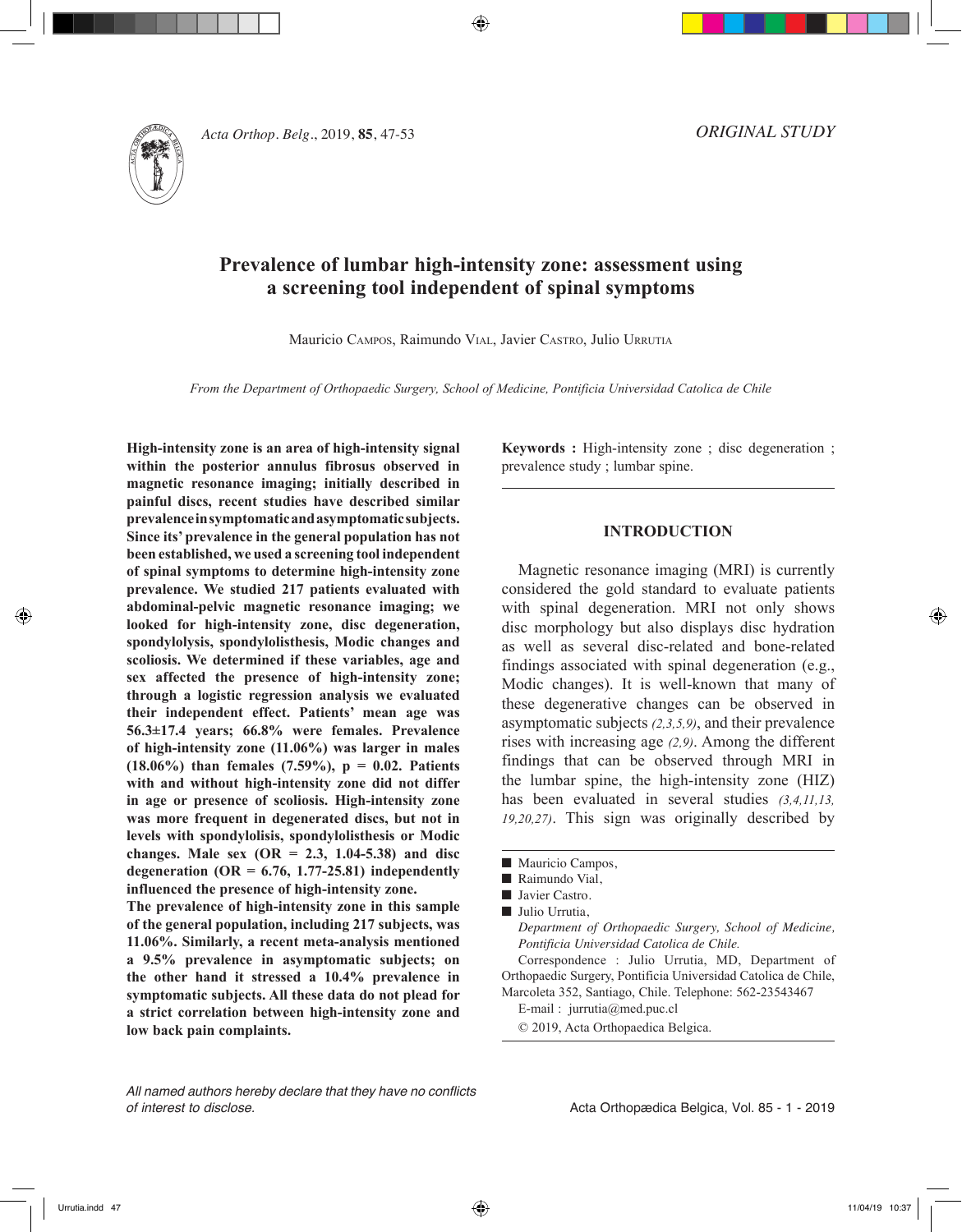Aprill et al. as a "high-intensity signal (bright white) located in the substance of the posterior annulus fibrosus, clearly dissociated from the signal of the nucleus pulposus in that it is surrounded superiorly, inferiorly, posteriorly and anteriorly by the low-intensity (black) signal of the annulus fibrosus and is appreciably brighter than that of the nucleus pulposus" *(1)*.

Aprill et al. considered the HIZ to be equivalent to internal disc disruption, a condition that initially could only be demonstrated through a discography *(23)*. Moreover, because discography at that time was considered a very specific test (therefore, not painful in asymptomatic subjects) *(24)*, HIZ was thought to represent a diagnostic sign of a painful lumbar disc *(1,12,15)*. However, later studies showed that provocative discography can induce pain even in people without previous back pain *(4)*, and psychosocial factors seem to be the most predictive factor to determine which patients undergoing a provocative discography will experience pain *(4)*. Additionally, more recently it has been noted that HIZ can frequently be found in asymptomatic patients *(3,4,7,13)*. Although some studies showing that the prevalence of HIZ is lower in asymptomatic patients, a recent meta-analysis failed to demonstrate such a divergent prevalence of HIZ in symptomatic and asymptomatic populations *(3)*; thus, the controversy regarding its role as pain generator continues *(8)*. Furthermore the prevalence of HIZ in the general population has not been clearly established.

Taking into consideration that many patients with HIZ can be asymptomatic, the research instruments to study its prevalence should include a screening tool independent of those used for spinal symptoms to minimize selection bias. Such a strategy would better reflect the true prevalence of HIZ in the general population, in contrast with previous studies, which have been conducted either in patients evaluated with MRI of the lumbar spine (thus focusing on symptomatic subjects) or in volunteers, which introduces potential selection bias and overestimates asymptomatic HIZ prevalence. Abdominal and pelvic MRI scans, especially the sagittal views, allow for an accurate visualization of the lumbar spine (Figure 1) *(22)*,

Acta Orthopædica Belgica, Vol. 85 - 1 - 2019



*Fig.1.* — Sagittal view of MRI (T2 sequence) showing the entire lumbar spine

so creating an interesting opportunity to study the spine regardless of spinal complaints, as they are frequently indicated for the study of non-spinal abdominal or retroperitoneal pathology.

The aim of this study was to determine the prevalence of HIZ in adults, using abdominal and pelvic MRI as a screening tool. As a secondary objective, we sought to determine the relationship between HIZ and age, sex, disc degeneration and the presence of olisthesis in the same level or of scoliosis in the lumbar spine.

### **MATERIALS AND METHODS**

Institutional Review Board approval was obtained to conduct this study. We studied 217 adult patients who consecutively underwent abdominal and pelvic MRI at a tertiary care university hospital.

◈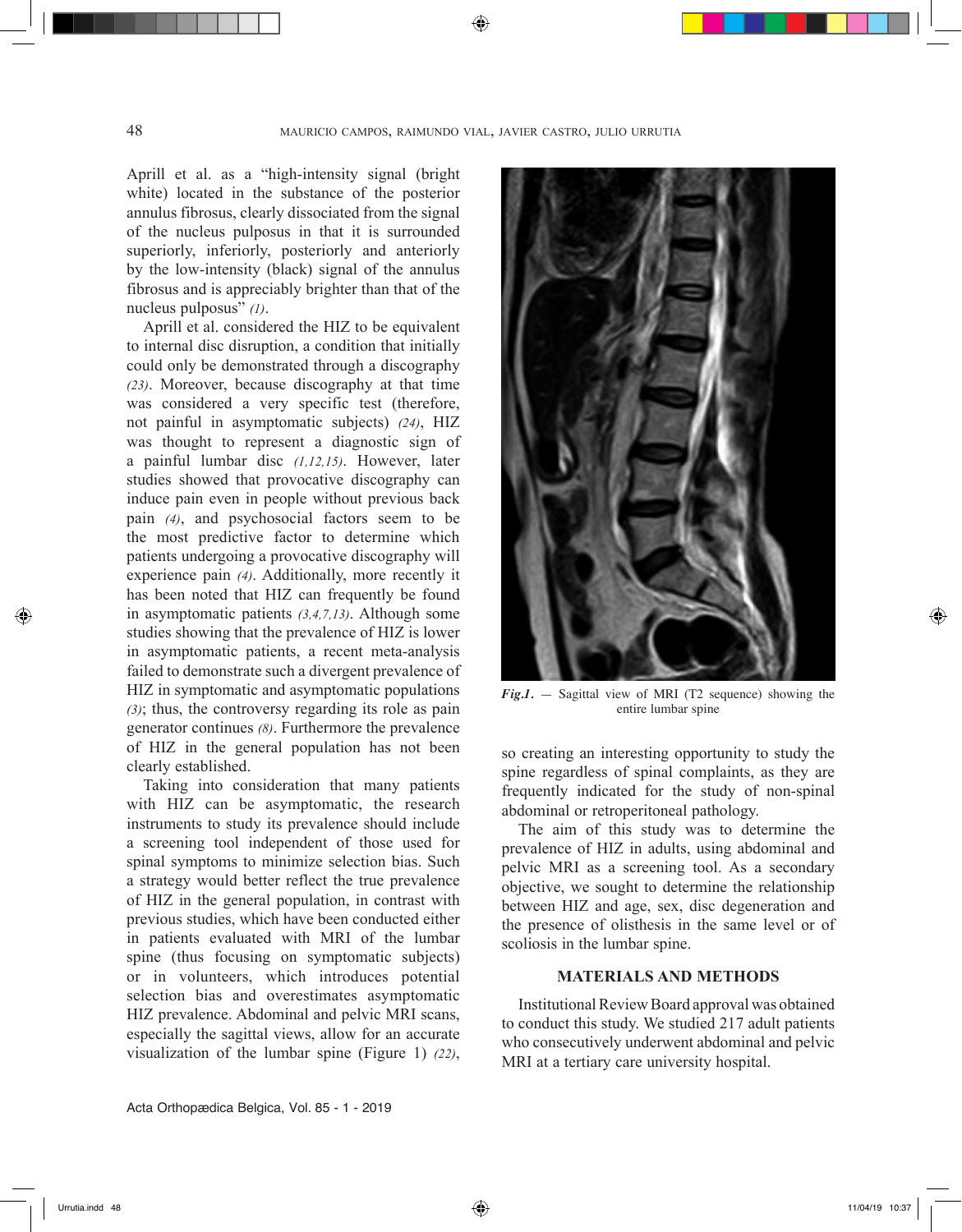|                            | Number of cases | Percentage |
|----------------------------|-----------------|------------|
| Malignancy                 | 85              | 39.2       |
| Abdominal or pelvic pain   | 75              | 34.6       |
| Gynecological disease      | 14              | 6.5        |
| Biliary or hepatic disease | 14              | 6.5        |
| Post operative control     | 6               | 2.8        |
| Infectious disease         | 6               | 2.8        |
| Others                     | 15              | 6.9        |
| Not available              | $\overline{2}$  | 0.9        |
| Total                      |                 | 100        |

Table I. — Indications for the MRI scan

The images were requested for a variety of reasons unrelated to the spine, including fever, suspicion of abdominal or pelvic malignancy or infection, and examination of malignancies under treatment, among other causes. We examined the indications in every patient to verify that the studies were not requested for lumbar symptoms (Table I). The exclusion criteria were the presence of tumors or instrumentation in the lumbar spine or an insufficient visualization of the whole lumbar spine. Fourteen patients were excluded using these criteria (all were excluded because adequate visualization of the entire lumbar spine was not possible). If a single patient underwent two or more studies, only the most recent one was included.

MRI scans were obtained using a 1.5-T unit (Siemens Magnetom Avanto; Siemens Medical Solutions, Erlangen, Germany or Philips Achieva; Philips Healthcare Best, The Netherlands). MRI sequences included: T2 images in the axial, sagittal and coronal planes, T1 images in the axial and coronal planes, T2-weighted images with fat saturation in the sagittal plane, and diffusionweighted images in the axial plane; 4 mm slice thickness was used in all sequences. The MRIs and the official reports were reviewed using the Impax Web3000 program (Agfa-Gevaert, Mortsel, Belgium), which is available at our institution.

In order to increase sensibility detecting HIZ, all of the MRIs scans were evaluated independently by two of the authors, in a blinded fashion regarding the clinical and personal data. The entire lumbar and sacral spine was evaluated in each patient and sacral spine was evaluated in each patient  $Fig. 2. -$  Sagittal view of MRI (T2 sequence) showing a HIZ using sagittal and axial views. We scanned for  $x = 5.51$  disc (arrow)

HIZ according to the definition mentioned above: "high-intensity signal (bright white) located in the substance of the posterior annulus fibrosus, clearly dissociated from the signal of the nucleus pulposus in that it is surrounded superiorly, inferiorly, posteriorly and anteriorly by the low-intensity (black) signal of the annulus fibrosus and is appreciably brighter than that of the nucleus pulposus" *(1)*, as shown in Figures 2 and 3. In addition to search for HIZ in the dorsal annulus fibrosus, we also looked for HIZ in ventral locations; we used the same diagnostic criteria, but for high-intensity signal located in the substance of the anterior annulus fibrosus. We also classified each lumbar disc according to the Pfirrmann grading for disc degeneration *(16,21)*. Furthermore, we evaluated the presence of endplate changes (Modic changes), either type I (hypointense on T1-weighted sequences and hyperintense on T2-weighted sequences), type II (hyperintense on both sequences) or type III (hypointense on T1- weighted sequences and hypointense on T2-weighted sequences) *(25)*. Finally, we evaluated the presence of spondylolysis and spondylolisthesis at every level, as well as the existence of scoliosis in the lumbar spine.

The senior author reviewed all of the cases in which a HIZ was detected by either of the two



at the L5-S1 disc (arrow)

Acta Orthopædica Belgica, Vol. 85 - 1 - 2019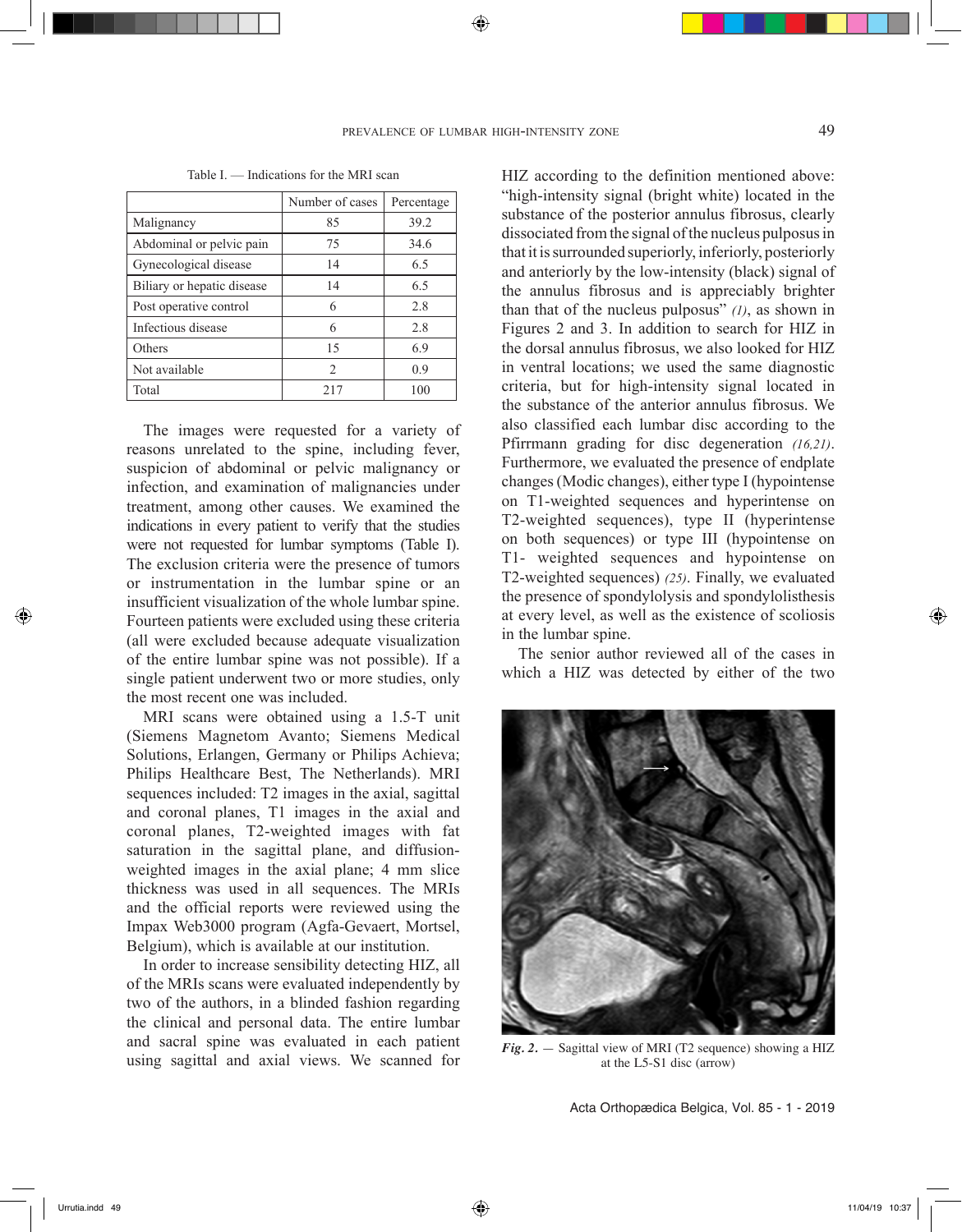50 mauricio campos, raimundo vial, javier castro, julio urrutia

⊕



*Fig. 3.* — Axial view of MRI (T2 sequence) showing at the L5-S1 disc (arrow)

evaluators; they had discrepancies detecting a HIZ in three cases. The discrepancies between the two assessors were resolved by consensus of all the authors.

To determine the sample size, we used data from Carragee et al. *(4)*; assuming 24% prevalence of HIZ, using an error margin of 5% and a confidence level of 90%, the minimal sample size was 195 cases.

Statistical analyses were performed using the Statistical Program for the Social Sciences (SPSS) version 18 (SPSS, Chicago, IL). Prevalence was expressed as a proportion of patients, with a 95% confidence interval (CI). Continuous data were described as means and standard deviations, and categorical variables were expressed as percentages. We performed the Student's t-test to analyze continuous variables and Fisher's exact test for categorical variables. Lumbar scoliosis was evaluated per patient, but the presence of olisthesis, spondylolysis, Modic changes and disc degeneration were evaluated per level as the same patient could have lumbar levels with and without them. All variables with  $p < 0.1$  were identified and included in a logistic regression analysis performed to determine their independent influence on the prevalence of HIZ; the results were expressed as an odds ratio (OR) with 95% CI. A p value  $< 0.05$  was considered statistically significant.

## **RESULTS**

We evaluated 217 patients for a total of 1,085 lumbar discs. The mean age of our patients was  $56.3 \pm 17.4$  years; 72 patients (33.2%) were males and 145 (66.8%) were females.

The prevalence of HIZ was 11.06% (24 patients); 95% CI: 6.85 – 15.27. The disc levels that most frequently showed HIZ were L5-S1 (45.58% of

| Level    | Number of<br>HIZ | Percentage |
|----------|------------------|------------|
| $L1-I.2$ |                  | 4.2        |
| $L2-L3$  | 2                | 8.3        |
| $L3-L4$  | $\overline{2}$   | 8.3        |
| $L4-L5$  | 8                | 33.3       |
| $L5-S1$  | 11               | 45.8       |
| Total    | 24               | 100        |

Table II. — Distribution of HIZ by level

discs presenting HIZ), followed by L4-L5 (33.3%); none of the patients we studied had HIZ at more than one level. The prevalence of HIZ decreased in more cephalic levels, as shown in Table II.

Considering the 1,085 discs evaluated, only 24 (2.2%) exhibited HIZ; 83.3% of patients presented a dorsally located HIZ, while only 16.7% presented it in the ventral aspect of the disc,  $p < 0.01$ .

Men exhibited a 18.06% prevalence of HIZ (13/72 patients), whereas women exhibited a prevalence of 7.59% (11/145 patients),  $p = 0.02$ . Patients with HIZ were not older (mean age = 59.5 years) than patients without HIZ (mean age =  $55.9$  years),  $p = 0.34$ . HIZ was not more prevalent either in levels with spondylolysis, spondylolisthesis, Modic changes or in patients presenting lumbar scoliosis (Table III). However, HIZ was significantly more prevalent in discs with disc degeneration (Pfirrmann grades 3, 4 or 5) than in discs without degeneration (Pfirrmann 1 or 2),  $p= 0.03$ , as is also shown in Table III.

Logistic regression analysis revealed that only male sex (OR = 2.3, 95% CI 1.04-5.38;  $p = 0.041$ ) and disc degeneration (OR =  $6.76$ , 95% CI 1.77-25.81,  $p < 0.01$ ) were independent predictors of the presence of HIZ. Neither age (OR =  $0.98$ ; p =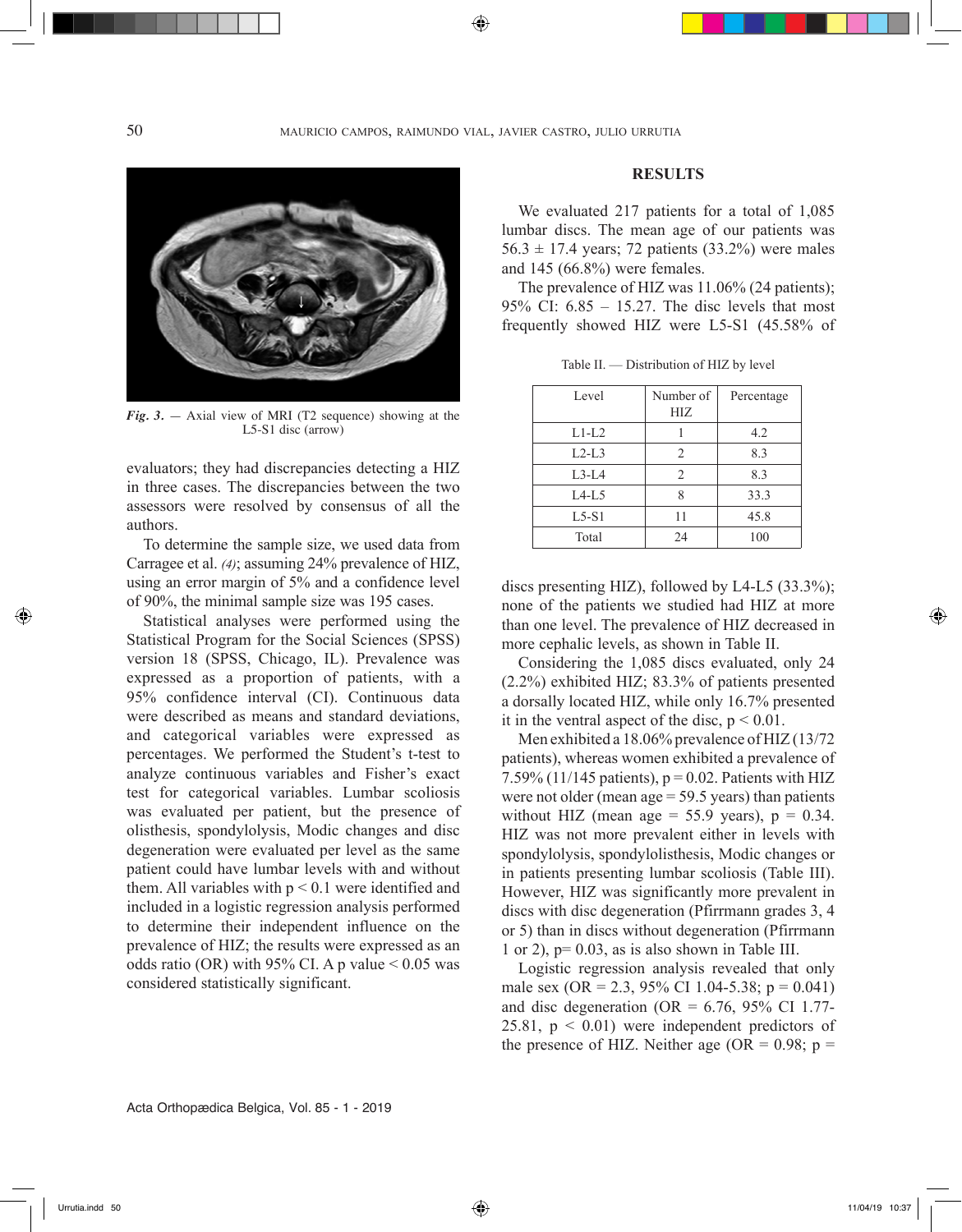| Analysis                | Variable          | Number of cases | Frequency in patients<br>without HIZ $(\% )$ | Frequency in patients<br>with HIZ       | p value |
|-------------------------|-------------------|-----------------|----------------------------------------------|-----------------------------------------|---------|
| Per patient<br>analysis | Lumbar scoliosis  | 26              | 26/193 (13.47%)                              | 0/24(0%)                                | 0.09    |
|                         |                   |                 | Frequency in levels with-<br>out HIZ $(\% )$ | Frequency in levels<br>with HIZ $(\% )$ |         |
| Per level<br>analysis   | Spondylolisthesis | 78              | 76/1061 (7.16%)                              | $2/24(8.33\%)$                          | 0.69    |
|                         | Spondylolysis     | 9               | 8/1061(0.75%)                                | 1/24(4.16%)                             | 0.18    |
|                         | Modic changes     | 79              | 75/1061 (7.06%)                              | $4/24(16.66\%)$                         | 0.09    |
|                         | Disc degeneration | 623             | 602/1061 (56.73%)                            | 21/24 (87.50%)                          | 0.03    |

Table III. — Lumbar scoliosis, olisthesis, spondylolysis, Modic changes and disc degeneration in patients with and without HIZ. Lumbar scoliosis was evaluated per patient; olisthesis, spondylolysis, Modic changes and disc degeneration were evaluated per level.

0.2) nor the presence of Modic changes at the level of the HIZ (OR = 1.86;  $p = 0.28$ ) influenced the presence of HIZ.

#### **DISCUSSION**

In the original description of HIZ, this lesion was considered a diagnostic sign of a painful lumbar disc *(1)*; however, newer studies have demonstrated that HIZ is often found in asymptomatic subjects *(3,4,13)*. Considering that this sign is routinely evaluated in patients who undergo lumbar MRI, it is important to determine the prevalence of HIZ in the general population to understand its significance in the assessment of patients with low back pain *(6)*, and radicular pain *(18)*.

The original study by Aprill and Bogduk reviewed the lumbar MRI of 500 symptomatic patients *(1)*; the authors reported a 28.6% prevalence of HIZ, and L4-L5 and L5-S1 were the most frequently affected discs *(1)*. These results are similar to data from later studies in symptomatic patients *(27)*. In our study, the prevalence of HIZ was only 11.02% in a large sample of patients evaluated independently of the presence of lumbar symptoms; this is important, given that some data have shown that the prevalence of HIZ in asymptomatic subjects is lower than in patients evaluated for low back pain *(4,7,19)*. However, this finding could not be demonstrated in a recent meta-analysis comparing MRI findings of lumbar spine degeneration in adults 50 years of age and younger with and without low back pain

*(3)*. While other studies have intended to determine the prevalence of HIZ, what is new from our study is that we tried to determine the prevalence of HIZ in a population independent of the presence of spinal symptoms; therefore, our data should be considered closer to the actual prevalence of this sign in the general population (which has not yet been established).

A recent study in young Finnish adults showed a lower prevalence of HIZ (3.2%) than our study; however, only patients who were 20-22 years old were studied *(20)*; such a different age range compared to our cohort may also explain the larger prevalence of HIZ that we observed in males, conversely to the data from Takatalo et al. *(20)*  However, we believe our sample of patients, with a wide age range, represents a much better sample of the patients usually undergoing evaluation of their lumbar spine. Moreover, we also looked for the presence of HIZ in the anterior aspect of the disc, a finding that has been overlooked in most studies; while anterior HIZ has been described *(26)*, very scarce studies have evaluated this finding and, to the best of our knowledge, its clinical significance has not been elucidated. Another study reporting MRI lumbar degenerative findings in more than a thousand volunteers demonstrated a linear incremental prevalence of HIZ depending on age, from 8% in volunteers younger than 30 years and up to 33% in subjects older than 50 *(5)*. The difference in these results compared with our study could be related to the sampling method as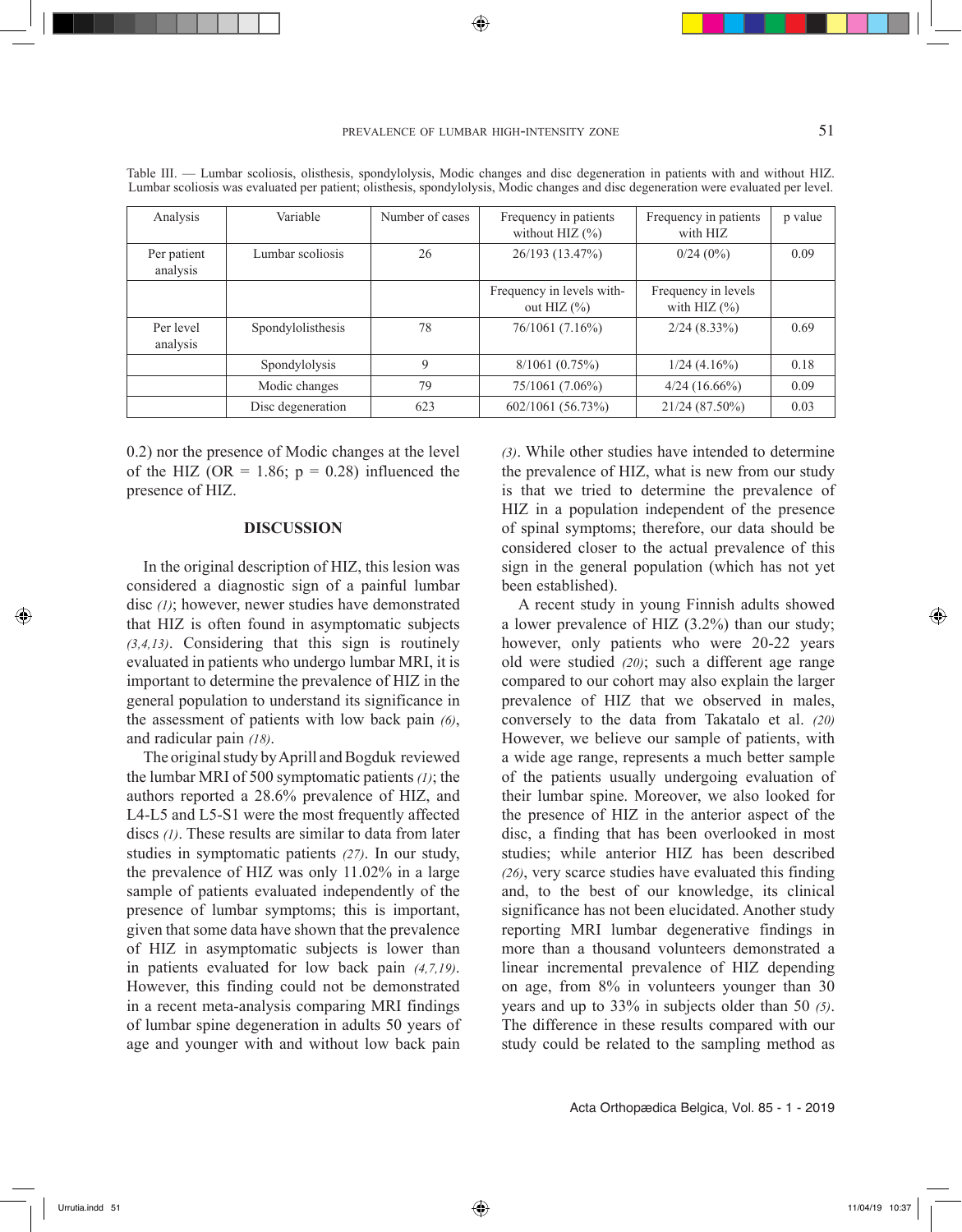it is recognized that sampling by voluntary open call may introduce selection bias of candidates, thus overestimating the occurrence of the event of interest. Nevertheless, it may also correspond to a type II statistical error, given the overall low prevalence of the phenomena under scrutiny.

Our results show that HIZ was more frequently found at L4-L5 and L5-S1, which is in agreement with previous reports *(1,12,27)*. This is expected because these two levels are the most frequently affected by disc degeneration, but to the best of our knowledge, this is the first study demonstrating that disc degeneration is independently associated with the presence of HIZ. Notably, other variables associated with disc degeneration, such as spondylolisthesis, Modic changes, lumbar scoliosis and increasing age were not associated with the presence of HIZ. While it has been previously described that HIZ is not related to Modic changes in patients with low back pain *(14)*, other studies have linked the presence of HIZ lesions only with isthmic spondylolisthesis and not with degenerative spondylolisthesis *(10)*.

This is the first study to use abdominal and pelvic MRI as the screening tool to determine the prevalence of HIZ in the lumbar spine. The advantage of this instrument is that these images are requested in patients who present with a variety of medical conditions that are not related to the spine, but it simultaneously allows for an adequate visualization of the lumbar spine in most cases *(22)*. Nonetheless, patients being evaluated with abdominal and pelvic MRI cannot be considered a perfect sample of the normal population, which is a limitation of our study. However, even when some of these patients could have presented back pain as part of their symptoms, we verified that none of the conditions to request the studies was associated with disc degeneration. Consequently, our results should be representative of lumbar degenerative findings at this age. However, future studies using digital measurements of the signal intensity to diagnose HIZ, instead of the standard visual assessment that we used, may better determine the actual prevalence of HIZ; such a digital measurement may overcome limitations described in the assessment of HIZ *(17)*.

Using abdominal and pelvic MRI as a screening tool, we observed a prevalence of HIZ (11.06%) comparable to what was found in the largest meta-analysis published on this topic; in such study, Brinjikji et al. described a 9.5% prevalence of HIZ in asymptomatic subjects and 10.4% in symptomatic patients *(3)*. All these data do not plead for a strict correlation between HIZ and low back pain complaints.

## **REFERENCES**

- **1. Aprill C, Bogduk N.** High-intensity zone: a diagnostic sign of painful lumbar disc on magnetic resonance imaging. *Br J Radiol* 1992 ; 65 : 361-9.
- **2. Boden SD, Davis DO, Dina TS, Patronas N , Wiesel S W.**  Abnormal magnetic-resonance scans of the lumbar spine in asymptomatic subjects. A prospective investigation. *J Bone Joint Surg Am* 1990 ; 72 : 403-8.
- **3. Brinjikji W, Diehn FE, Jarvik JG,** *et al.* MRI Findings of Disc Degeneration are More Prevalent in Adults with Low Back Pain than in Asymptomatic Controls: A Systematic Review and Meta-Analysis. AJNR *Am J Neuroradiol* 2015 ; 36 : 2394-9.
- **4. Carragee EJ, Paragioudakis SJ, Khurana S.** 2000 Volvo Award winner in clinical studies: Lumbar highintensity zone and discography in subjects without low back problems. *Spine* (Phila Pa 1976) 2000 ; 25 : 2987-92.
- **5. Cheung KM, Karppinen J, Chan D, Ho DW, Song YQ, Sham P,** *et al.* Prevalence and pattern of lumbar magnetic resonance imaging changes in a population study of one thousand forty-three individuals. *Spine* (Phila Pa 1976) 2009 ; 34 : 934-40.
- **6. Djurasovic M, Carreon LY, Crawford CH, 3rd, Zook JD, Bratcher KR, Glassman SD.** The influence of preoperative MRI findings on lumbar fusion clinical outcomes. *Eur Spine J* 2012 ; 21 : 1616-23.
- **7. Hancock M, Maher C, Macaskill P, Latimer J, Kos W,**  Pik J. MRI findings are more common in selected patients with acute low back pain than controls? *Eur Spine J* 2012; 21 : 240-6.
- **8. Hancock MJ, Maher CG, Latimer J,** *et al.* Systematic review of tests to identify the disc, SIJ or facet joint as the source of low back pain. *Eur Spine J* 2007 ; 16 : 1539-50.
- **9. Jensen M C, Brant-Zawadzki M N, Obuchowski N,** *et al.* Magnetic resonance imaging of the lumbar spine in people without back pain. *N Engl J Med* 1994 ; 331 : 69-73.
- **10. Jeong HY, You JW, Sohn HM, Park SH.** Radiologic evaluation of degeneration in isthmic and degenerative spondylolisthesis. *Asian Spine J* 2013 ; 7 : 25-33.
- **11. Khan I, Hargunani R, Saifuddin A.** The lumbar highintensity zone: 20 years on. *Clin Radiol* 2014 ; 69 : 551-8.
- **12. Lam KS, Carlin D, Mulholland RC.** Lumbar disc highintensity zone: the value and significance of provocative

Acta Orthopædica Belgica, Vol. 85 - 1 - 2019